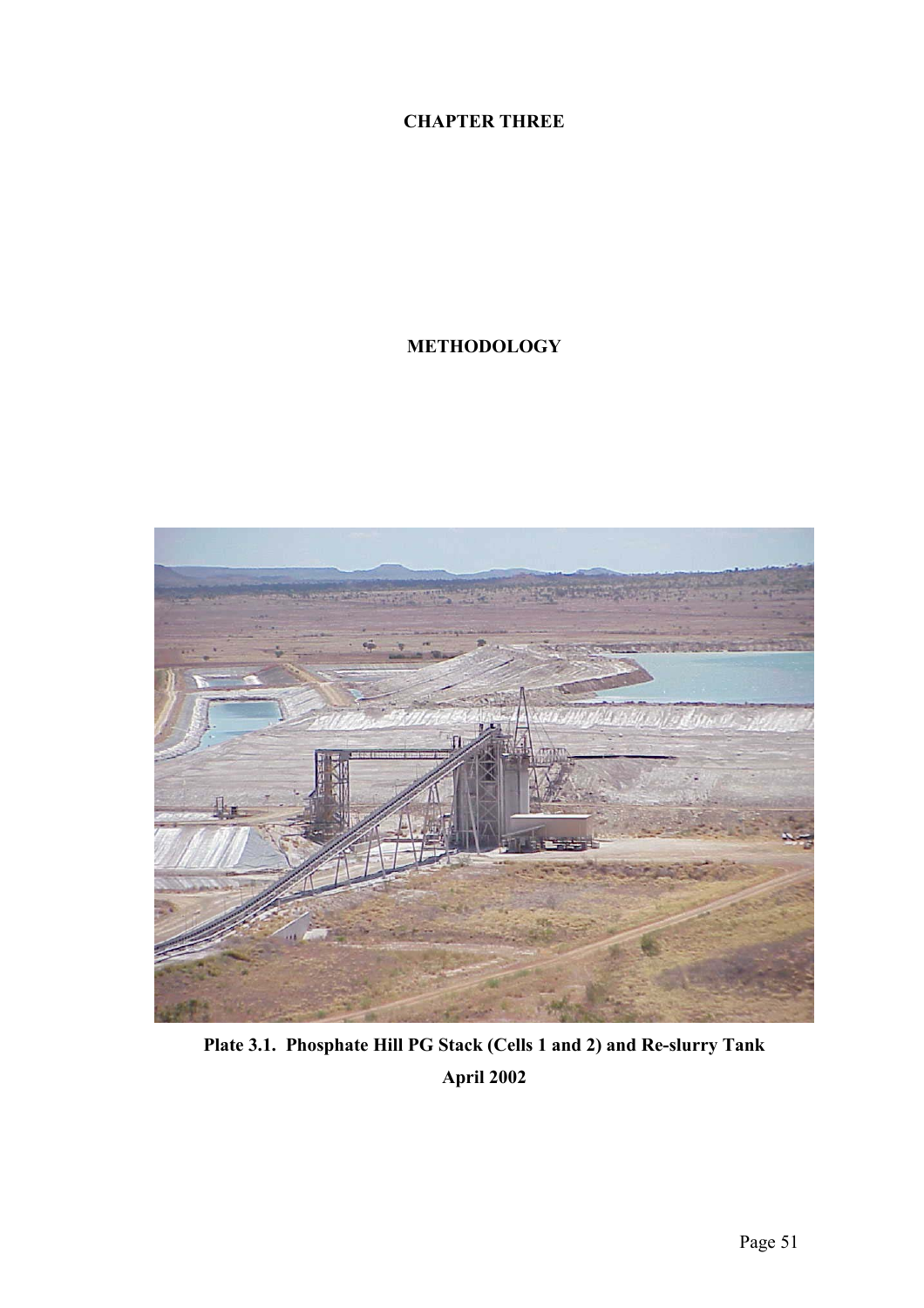#### **3.0 METHODOLOGY**

#### **3.1 Introduction**

When fertilizer and PG production commenced at Phosphate Hill in late 1999 it was quickly noted that the PG seemed to be different to that produced at similar plants elsewhere in the world. Initially, it was felt that the apparent difference may have an impact on stack construction methods, so a small test was done on the PG, focussing primarily on the mechanical properties of the material but also including a chemical analysis of the single round of PG samples taken. The results were summarised in Ardaman 2000 with the conclusion being that the greater amount of quartz  $(SiO<sub>2</sub>)$  found within the Phosphate Hill PG should not be an issue to stack stability provided the quartz was not allowed to build up in discrete areas or layers within the stack. The current construction methods do not allow this to happen.

Early in the projected life of the operation alternatives to above-ground stacking were already being considered. One of the more favoured options was in-pit disposal, where PG would be dumped in the voids left after mining operations were completed in a given area. This idea was complicated by the interaction of the local aquifer with the ore body sequence over much of the resource. As such, it was felt that a full study should be instigated to fully characterise the physical and chemical properties of the varieties of PG available for use as fill, providing important base line information for future work on the product.

This study is the result of that decision. It will not only characterise the material but specifically look at the possible pollutants that are present and may be mobilised into liquids if the PG is deposited directly into the mine void in addition to the changes that may occur to the fill material as part of the leaching process. Exposure to the elements, specifically high rainfall wet seasons, and natural draining of relict liquid from within the PG are seen as the most likely source of escaping fluids.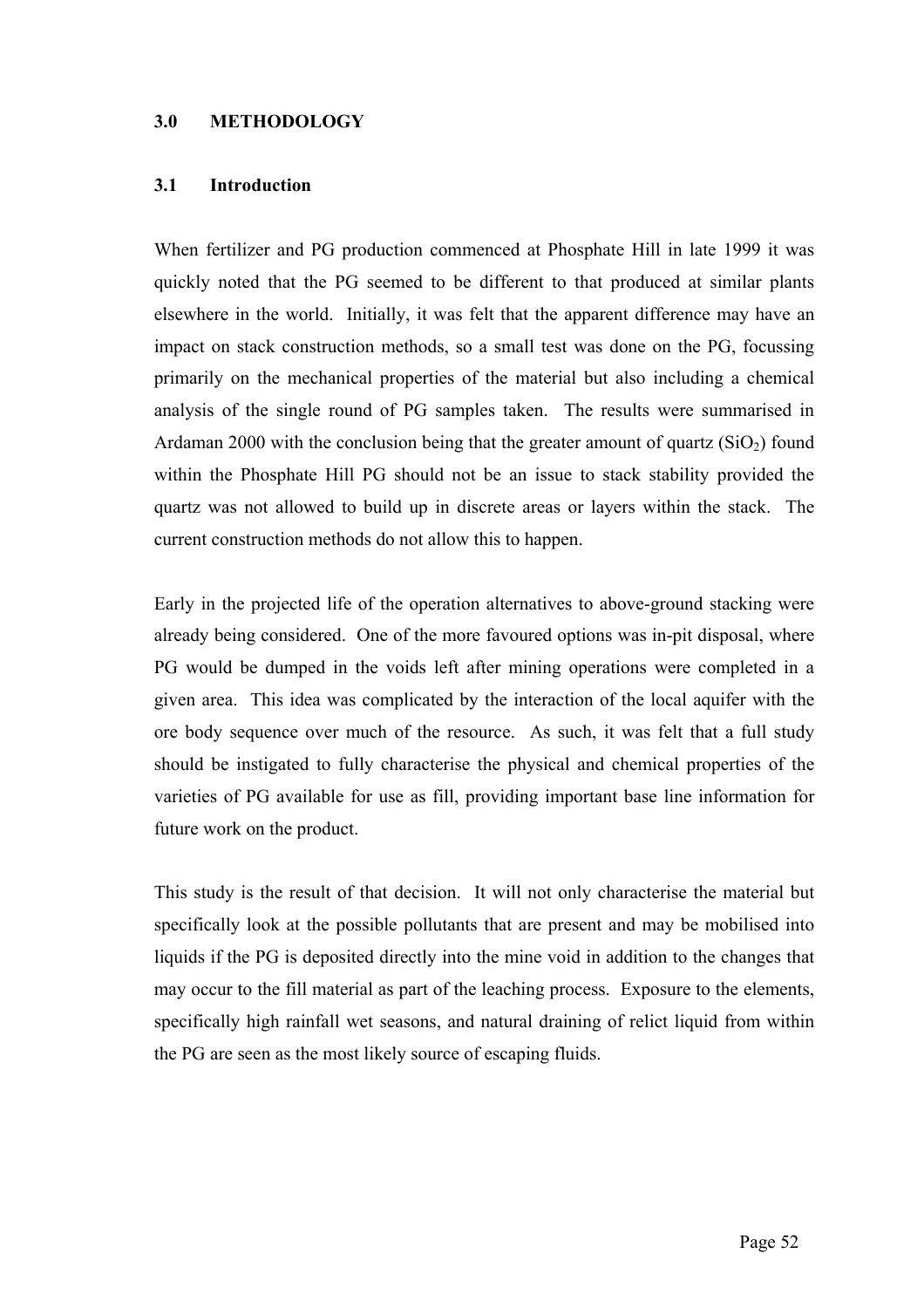A sampling program was instigated to analyse:

(a) PG slurry over a 12 month cycle, to assess any differences in slurry product through a full cycle of seasons or resulting from different ore sources. An additional sample was taken late in the program for further radionuclide analysis; and

(b) "dry" PG in its two forms of HH (directly off the filter belts from the phosphoric acid plant into the re-slurry tank) and DH (sampled from the stack itself after the draining of excess liquid had taken place). The latter was sampled as both newly deposited material and that which had been on the stack for at least six months.

In addition to this, three types of PG were subjected to dissolution in fresh water and both the analyte and the post-dissolution PG sampled. Methodologies for each experiment are listed below:

# **3.2 PG Slurry Sampling**

Discussions were undertaken with the Superintendent – Gypsum and other PG stack staff as to the best location for sampling of slurry. It was decided that, initially, the point at the end of the launder (Plate 3.2), where the slurry actually enters the pond on the stack directly from the re-slurry tank (Plate 3.3), would give the best possible sample with the least bias.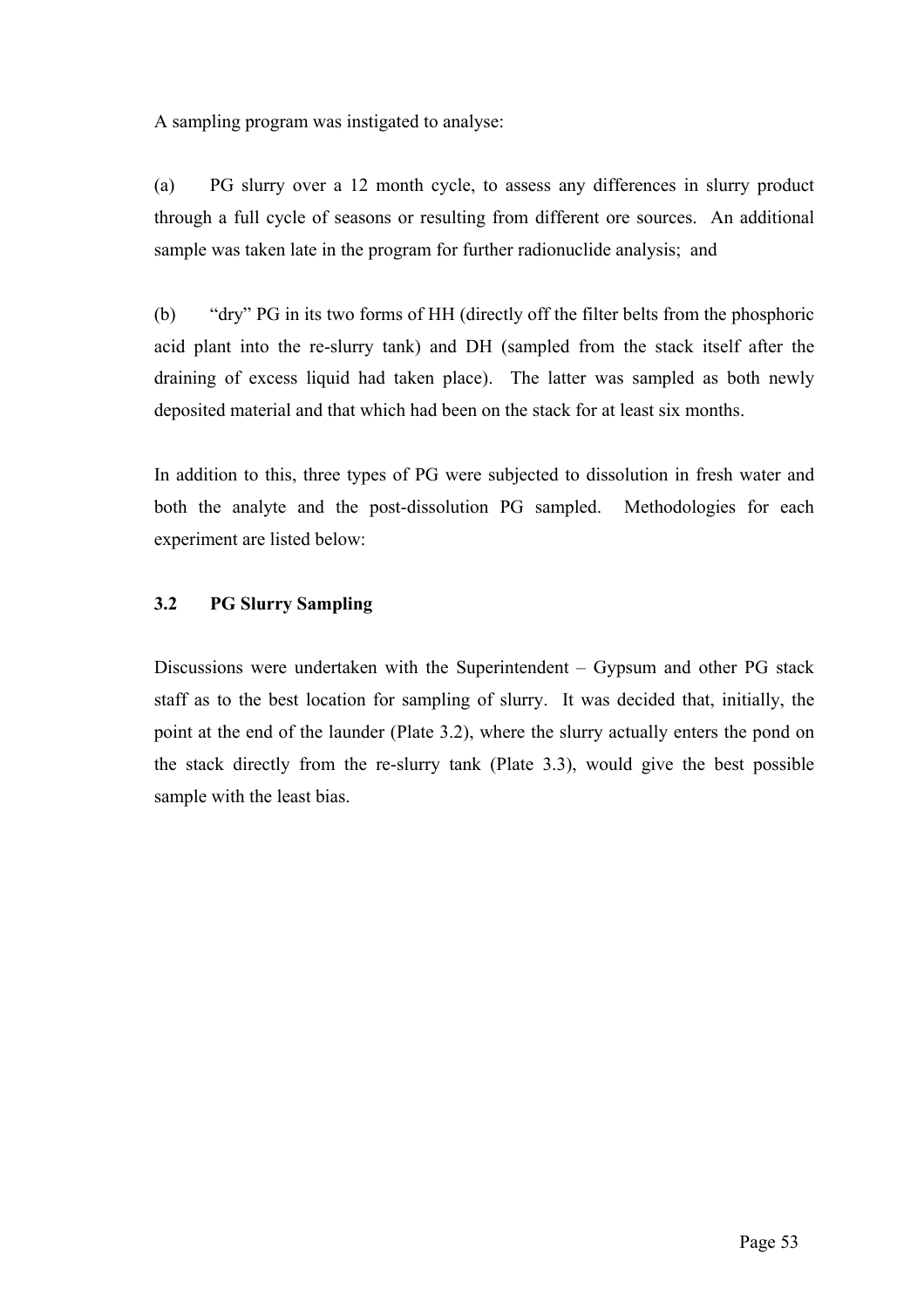

**Plate 3.2. Re-slurry tank and launder discharging into Cell 1, October 2000.**



**Plate 3.3. Initial sample point: PG slurry discharging from the end of the launder directly into the rim ditch.**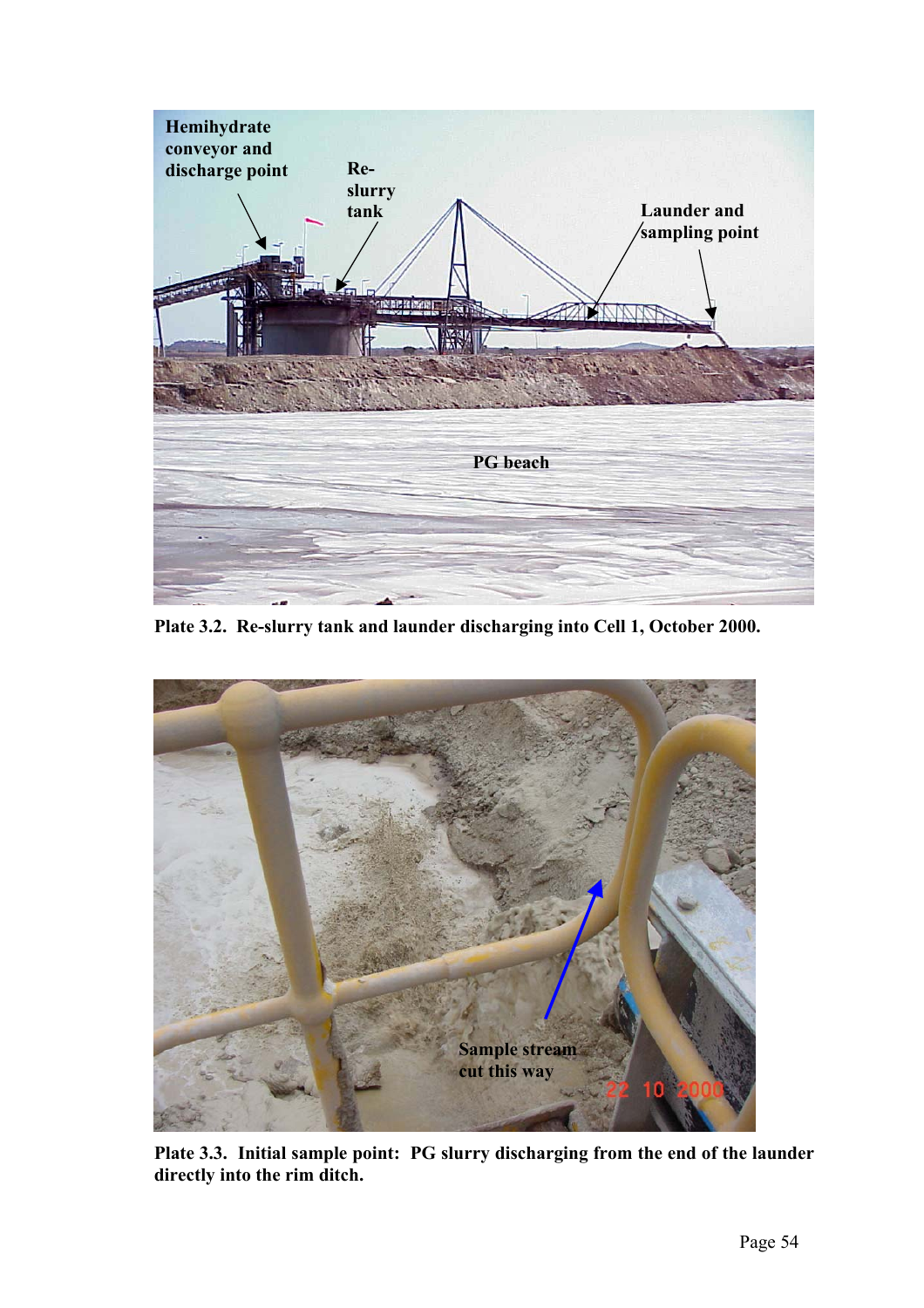After the first sample was taken the launder ceased to be used due to the elevation of the stack rising above that of the launder and the slurry began to be discharged through spigots into the stack pond at varying locations (Plate 3.4). However, this was an equivalent material to the first sample so the same equipment and methods were used for the rest of the sampling program.



**Plate 3.4. Sampling point: spigot discharging PG slurry into rim ditch.** 

# 3.2.1 EQUIPMENT

Sample bottles were 1 litre capacity high-density polyethylene with a screw-on cap. This type of bottle would reduce the risk of spillage during transport and is impervious to the acid content of the samples, being the same material from which the stack liners are made.

The sampling scoop was manufactured on site and consists of a plastic tube scoop approximately 75mm in diameter and 20cm long glued to the end of a light-weight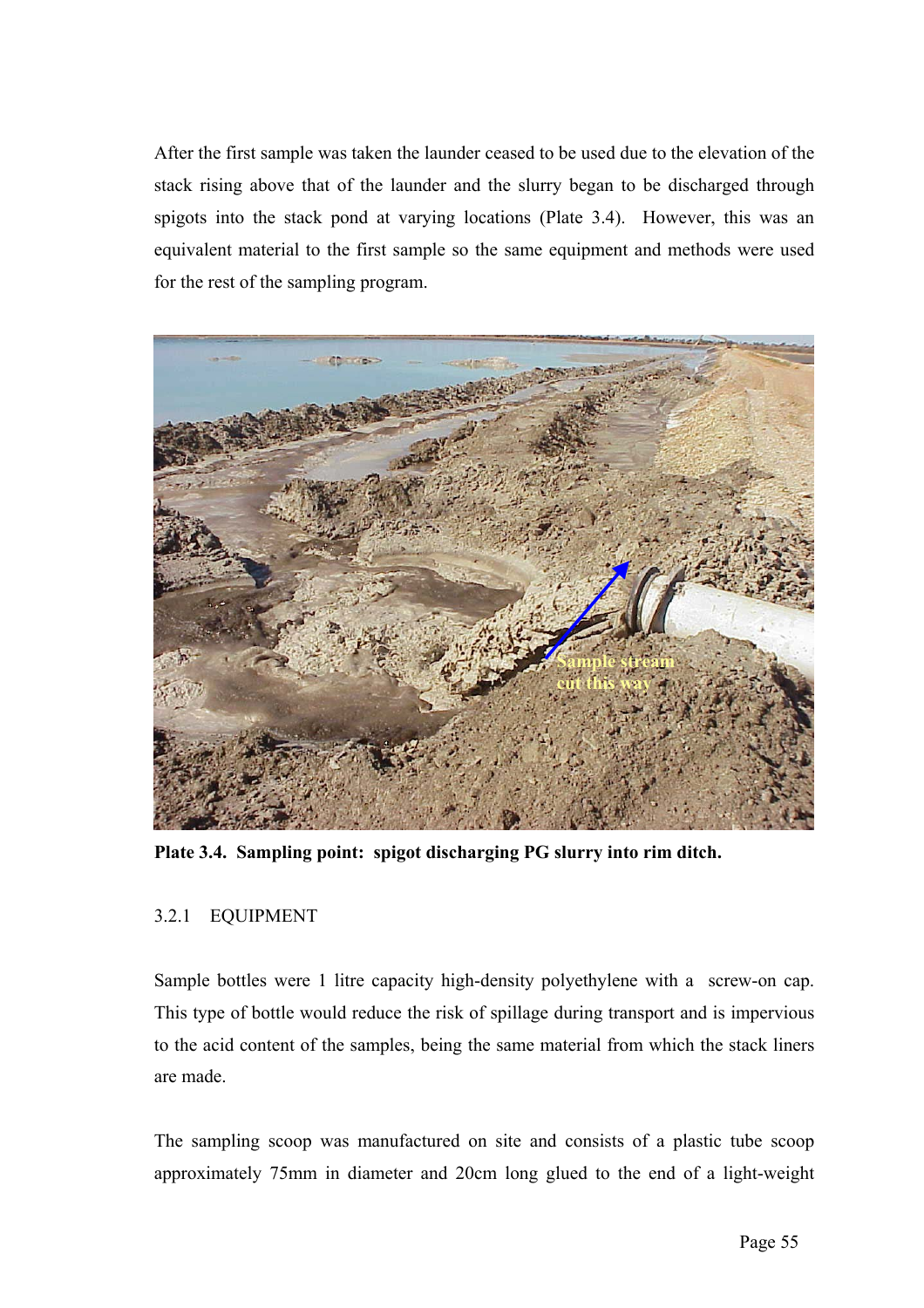wooden handle approximately 2m long. Again, this was designed for ease of use and to be impervious to acid (the scoop is also used to take daily samples of the phosphoric acid in the plant). The scoop was cleaned of residual PG in the acid process water used at the cooling tower before and after every sampling episode.

Personal protective equipment required under site regulations and as part of the requirements under the conditions of the PG stack induction included (site-wide) hard hat; long-sleeved, collared cotton shirt and long trousers; steel-capped boots; safety glasses; (PG-specific) respirator and shoulder-length acid-impervious gloves.

## 3.2.2 METHOD

Standing at the extreme end of the launder or next to the mouth of the spigot, the scoop is cut through the outflow with the mouth of the scoop facing in towards the flow and moving from bottom to top diagonally across the full width of the flow (Plates 3.3 and 3.4). This method was felt to give the best chance of gaining a representative sample of all particle sizes and fluids moving through the stream.

This scooping method was done twice per sample bottle, usually resulting in the sample bottle being between 60% and 80% full. It was decided not to take a third scoop as a full scoop would be too much to fill the bottle and as a result bias would be introduced into the sample, as much of the third sample would not be able to be included.

Two sample bottles were taken on each sampling occasion (approximately every four weeks, depending on the roster cycle of two weeks on/one week off) to give an increased volume of sample and help to minimise bias. Sampling continued for 12 months, to give a full seasonal profile of the material. The sample bottles were taped around the lid for extra protection from spillage and packed firmly in boxes for despatch by air to the Advanced Analytical Laboratories at James Cook University (JCU) the same morning, generally within 2 hours of being taken. They were then analysed almost immediately upon arrival. This speed was necessary to minimise the conversion of hemihydrate (HH) to dihydrate (DH) PG.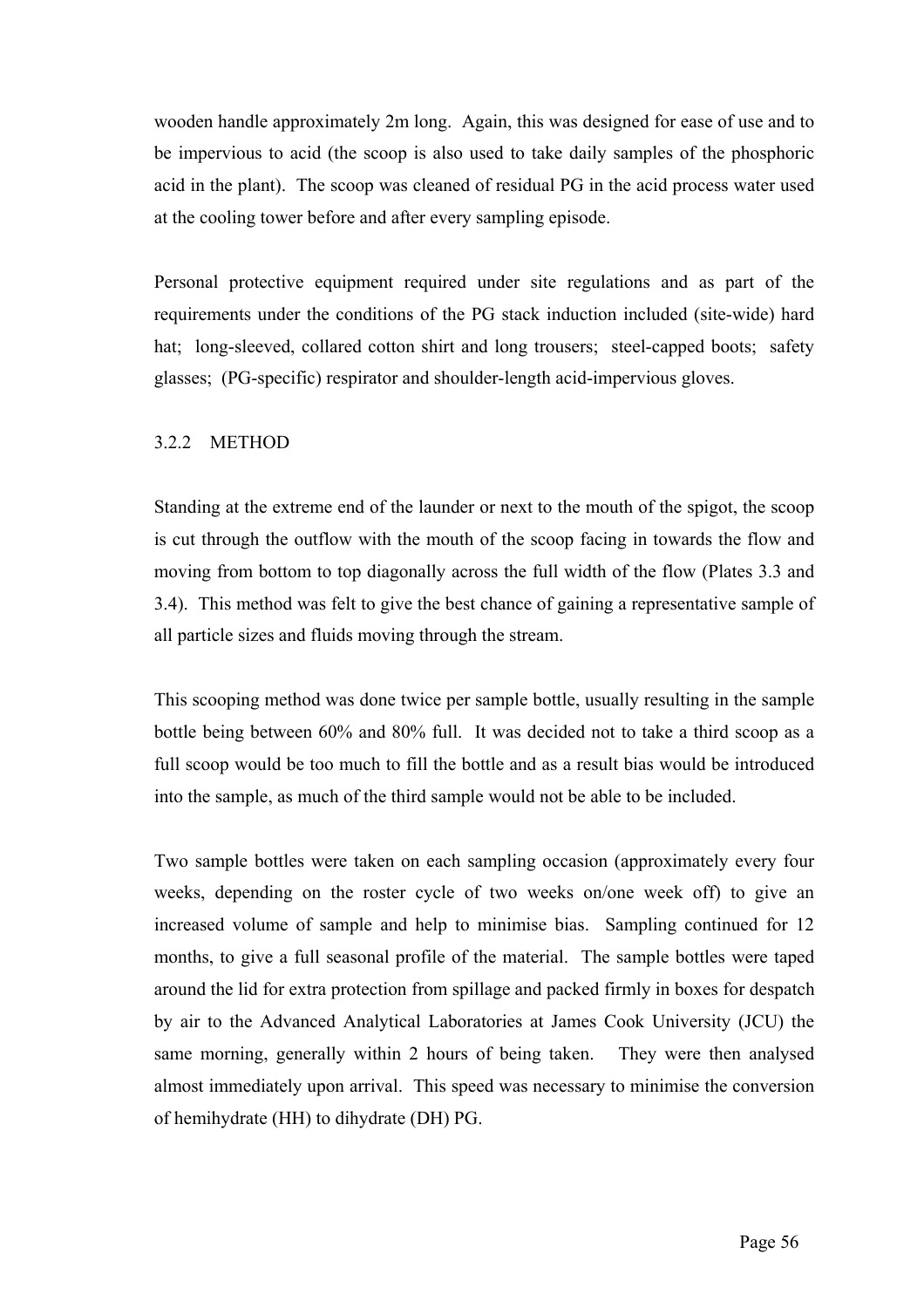# **3.3 Dihydrate Sampling**

The DH samples were taken by using hand trowels to take representative samples of material from a given area on the PG stack. A clean 1.5 litre plastic container was filled with the material and delivered to the laboratory at JCU where it underwent preparation for analysis by the staff at the Advanced Analytical Centre. It should be noted that the newly deposited PG sampled for the laboratory leach columns partially liquefied during packing as it is a wetter material, having just been deposited on the side of the stack from the rim-ditch.

# **3.4 Hemihydrate Sampling**

The HH PG was sampled using the same scoop as that for the slurry sampling. In this case it was used to cut the material falling from the overland conveyor belt into the reslurry tank (Plate 3.5) and stored in a clean 1.5 litre plastic container for transport to the JCU laboratory. Once there it also underwent sample preparation by the laboratory staff.



**Plate 3.5. Sampling point: HH PG being discharged from overland conveyor into re-slurry tank.**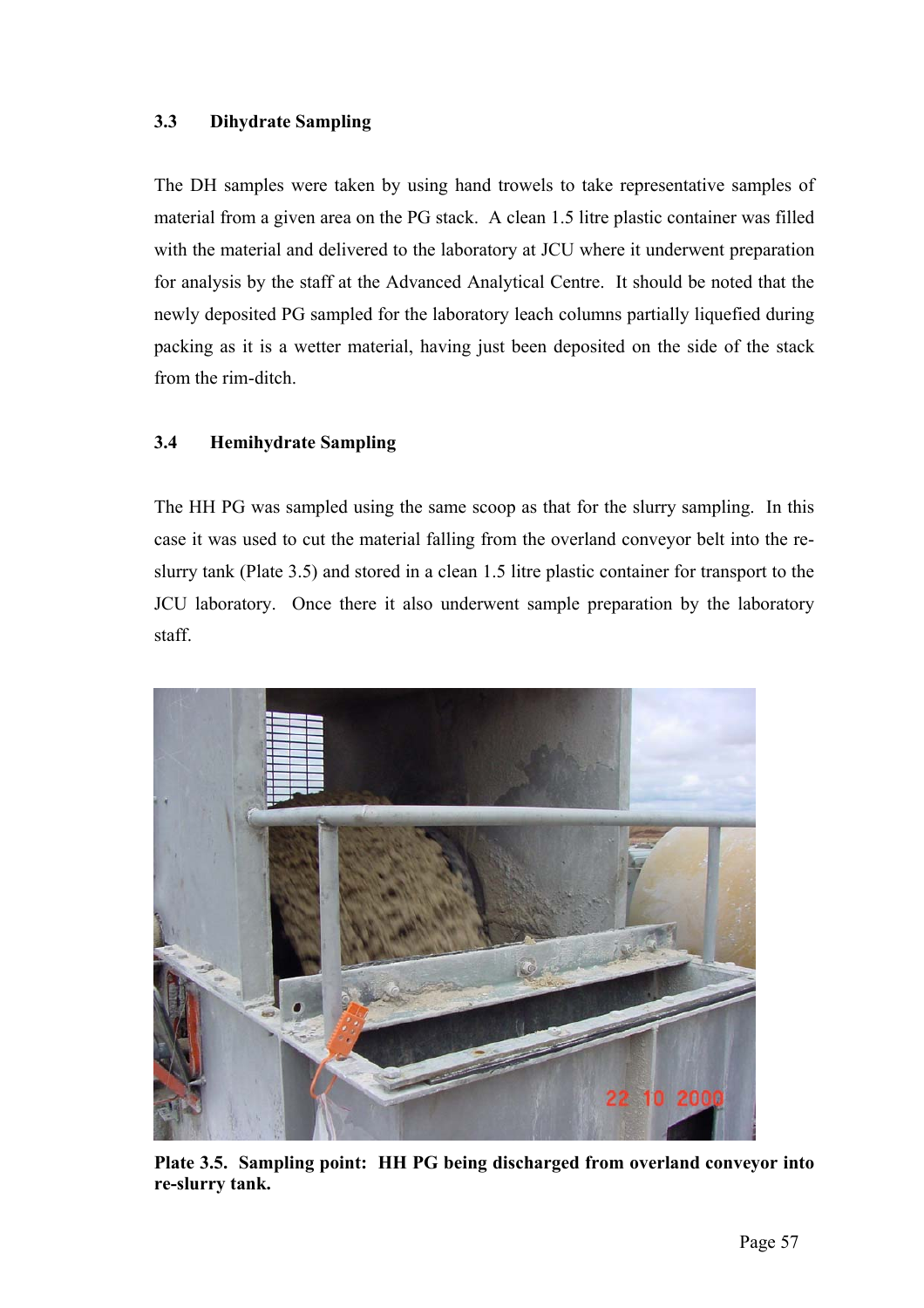### **3.5 Dissolution Column Analyte Sampling**

Two sets of columns were eventually made to test the test the dissolution of metals, metalloids, nutrients and radionuclides from unaltered PG material. Both leachate and primary material were analysed, the latter before and after the dissolution process. The first experiment failed due to weather conditions while the second was a success. Details of each are outlined below.

# 3.5.1 FIELD LEACH COLUMNS

The original plan for the column experiments was to replicate as closely as possible the real weather conditions that any PG fill would be exposed to. The initial experiment was designed to look only at the impact of rainfall on the PG, as this was felt at the time to be the most likely source of fluid input into any backfill. To this end large leach columns were to be set up and left in a safe location in the mine to experience real leaching during the wet season of 2001/2002. The columns were designed to withstand exposure to all weather conditions for a period of 12 months while minimising the effect of evaporation on any leachate. The columns were placed in an open area at the north-western corner of the Galah North pit, where there was good, all-weather access but it was out of the way of all traffic.

# 3.5.1.1 Equipment

Sixteen new 20 litre plastic buckets were obtained and 120mm diameter holes were drilled into the bottom of eight of them. All buckets were then rinsed with water and given a final acid-wash in 1 molar hydrochloric acid. 5 micron filter material was placed in the bottom of each holed bucket, sealed in place with silicone sealant, and the holed bucket placed inside a complete bucket. A plastic apron was placed around each column to prevent contamination from entering the leachate. Initially, as it was the dry season with no rain expected for many months, a second plastic container (120mm diameter, 1 litre capacity) was placed inside the outer bucket and below the drilled hole, with the inner bucket in contact with the top of the container, in order to catch any liquid drained from the PG (Figure 3.1). With the arrival of the wet season the smaller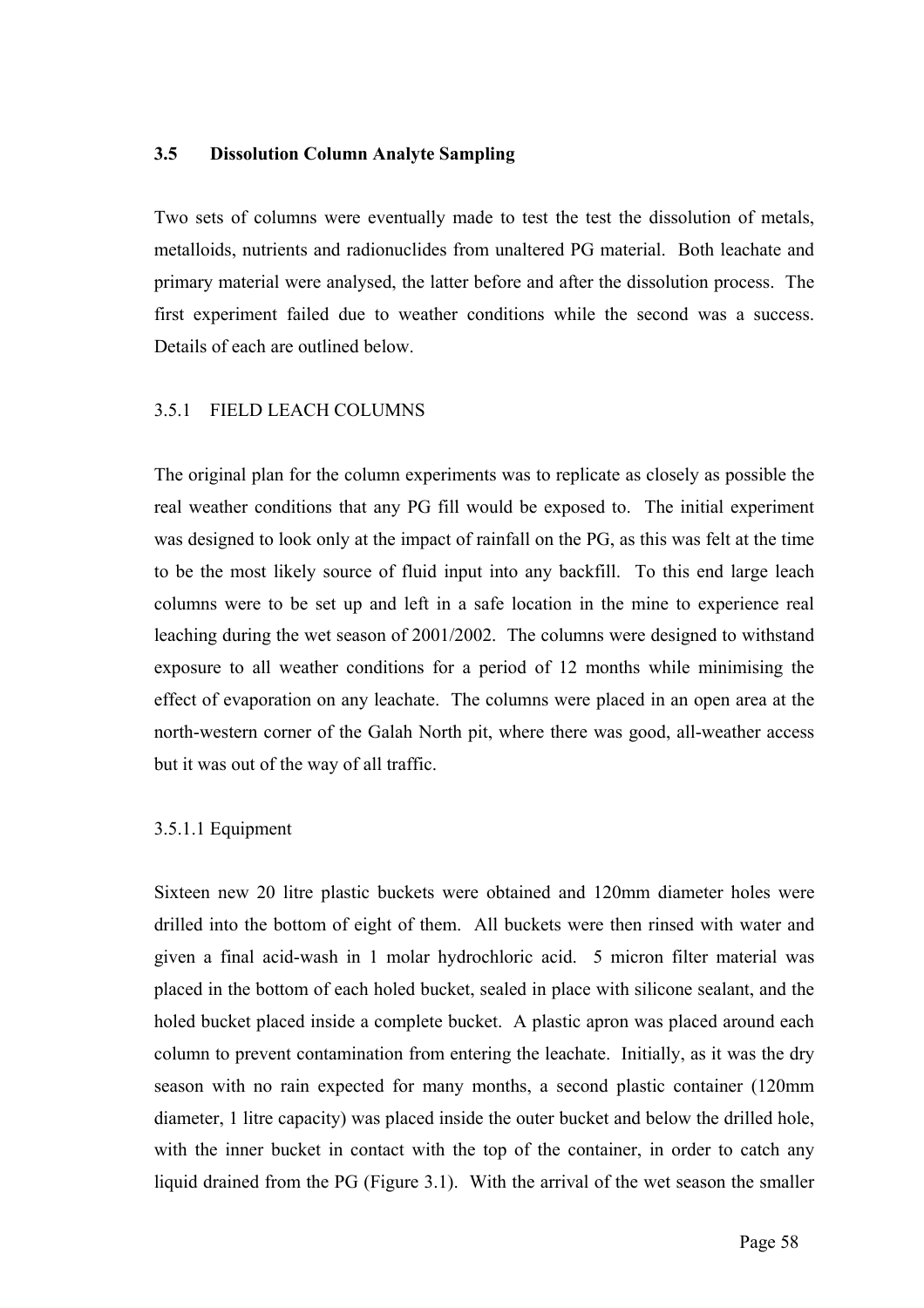plastic container was to be removed to allow for collection of the expected greater volume of leachate.



**Figure 3.1 Schematic of field leach columns (not to scale).** 

The prepared columns (with a lid added to each and each pair enclosed in a polyethylene bag to prevent contamination during transport) were then taken to the gypsum stack where columns 1A to 1D inclusive were filled with PG from the emergency gypsum stockpile area, HH filter cake material that had been produced on Christmas Day 2000 during a failure of the agitator in the re-slurry tank. As such, it was expected to be a mixture of DH and relict unconverted HH. Columns 2A to 2D inclusive were filled with material from the north-eastern corner of the central cell which had been deposited there during the previous week (*i.e.* between 9 and 16 July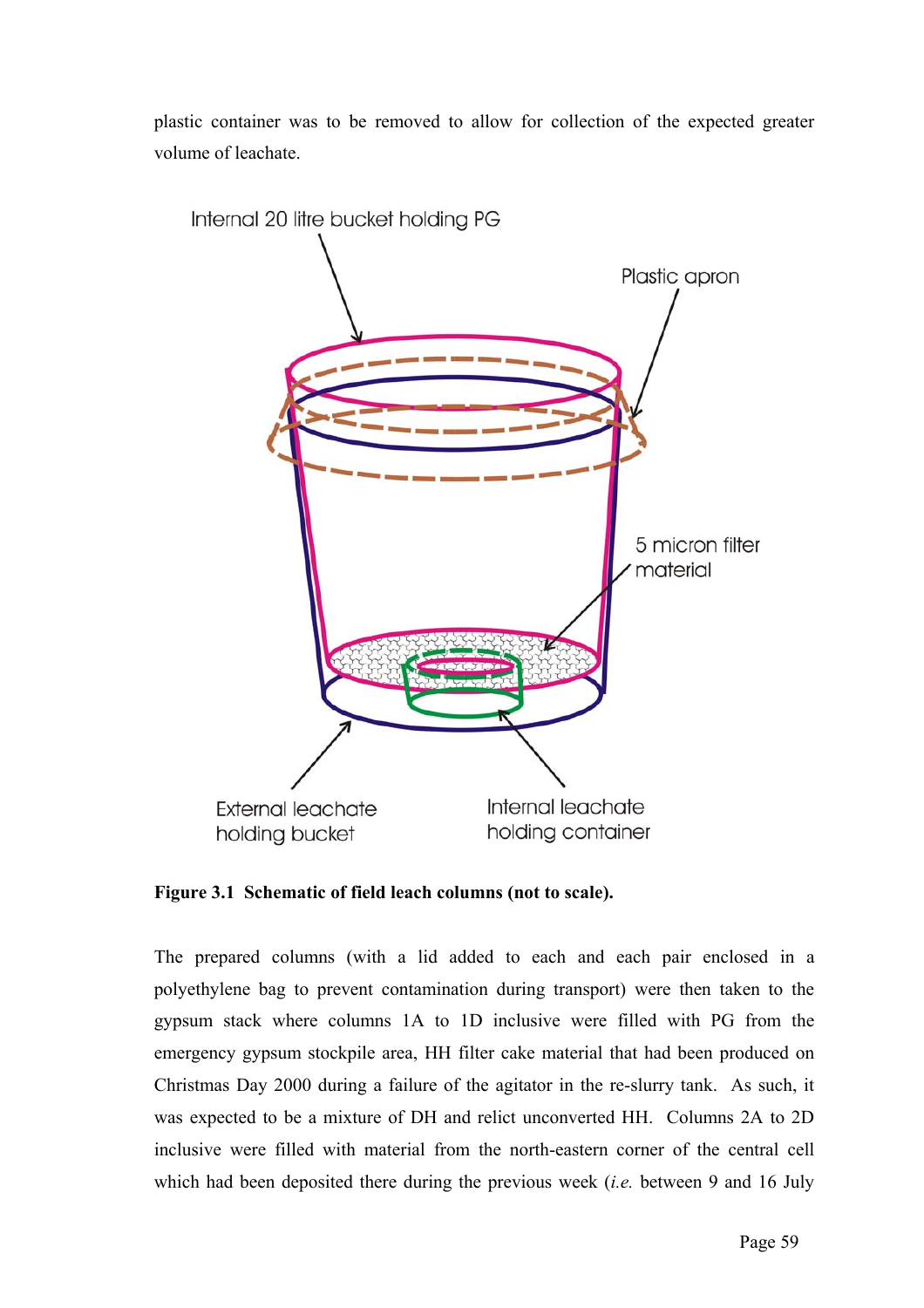2001). Using material of two different ages and chemistry was felt to give an opportunity to study the leachate that would emerge from older *versus* newer deposits. The completed columns were then transported (under the same conditions to prevent contamination) to the experiment area where they were laid out, unlidded and barricaded off with pegs, warning tape and signs (Plate 3.6).



**Plate 3.6. Field leach columns in place, Galah North pit.** 

# 3.5.1.2 Method

The leach columns were filled with approximately 20kg of PG and then left exposed to actual weather conditions at Phosphate Hill for 12 months. Any leachate was to be collected once per month and transported on ice to Townsville for analysis at the Centre for Tropical Freshwater Research at JCU.

The small container was not needed as no liquid drained from the PG. In addition, although individual monthly totals were higher than average, that particular wet season proved to be among the driest since records began in the region (on nearby Chatsworth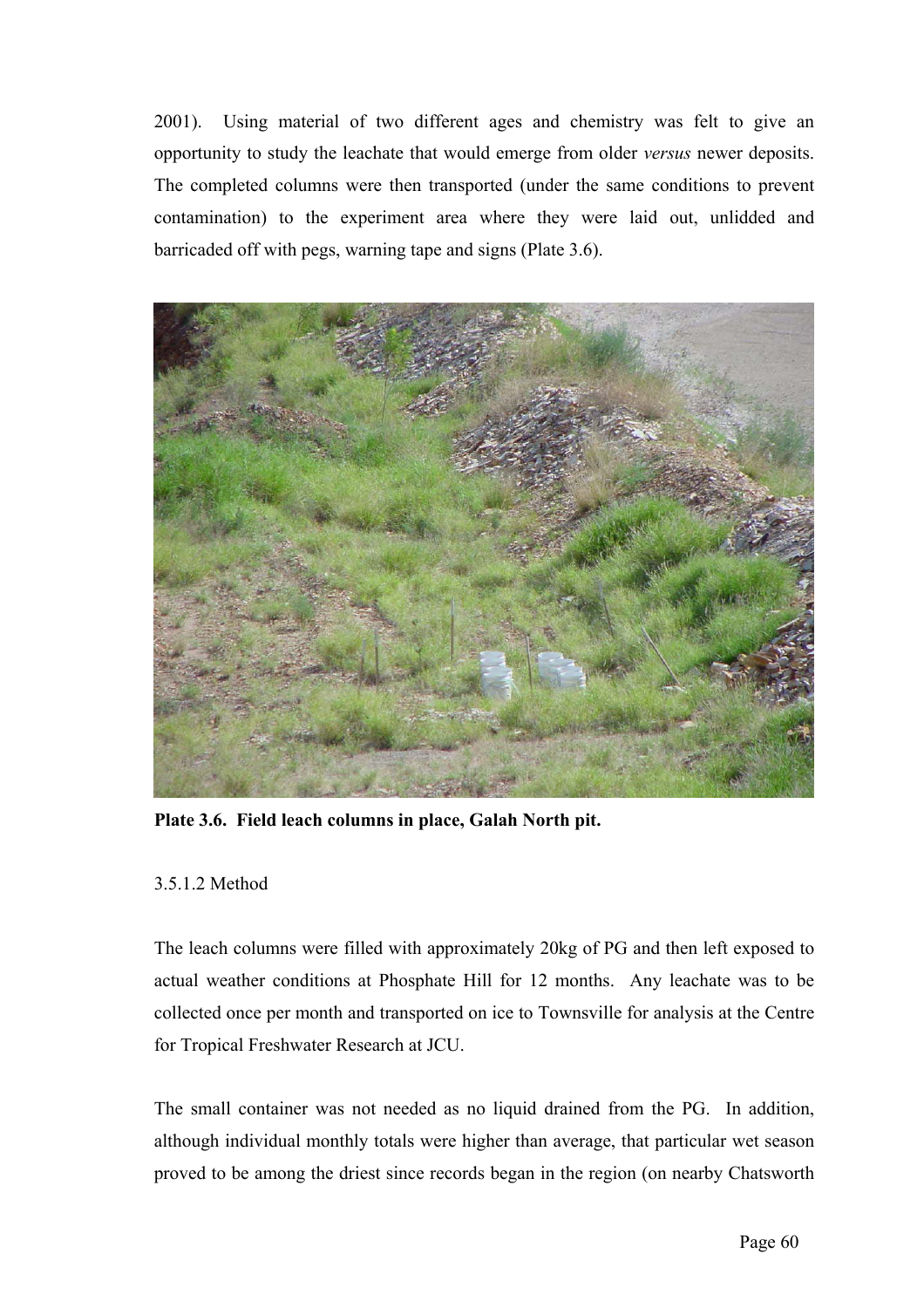Station, starting in 1915), with the wet season (August 2000-July 2001) recording 196.5mm (Figure 3.2) and followed by the calendar year 2002 registering only 80mm of rain (significantly less than 236mm annual site average). What rain did fall was absorbed within the top 2cm of the PG and, as a result, there was no leachate available to be recovered.



**Figure 3.2. Actual** *vs.* **average monthly rainfall over the field leach column trial period, August 2000 to July 2001.** 

The field leach columns are still in place but to the time of writing (January 2004) had still not produced any leachate, despite recent higher rainfall.

# 3.5.2 LABORATORY DISSOLUTION COLUMNS

When it became obvious that the field experiment was going to fail, three small columns were set up in the laboratory at JCU and the contents were initially to be exposed to a minimum of one years' regional equivalent rainfall of 294ml (this figure gained by averaging the continuous historical results for Chatsworth Station, 34km eastsouth-east of Phosphate Hill, at 236mm/year between 1915 and 2000 and the continuous records from Mt Isa, 140km to the north, that had been combined with very sporadic Monument Village/minesite records between 1975 and 2000 to give 352mm/year). By this stage mining had begun to intersect groundwater during footwall clean-ups and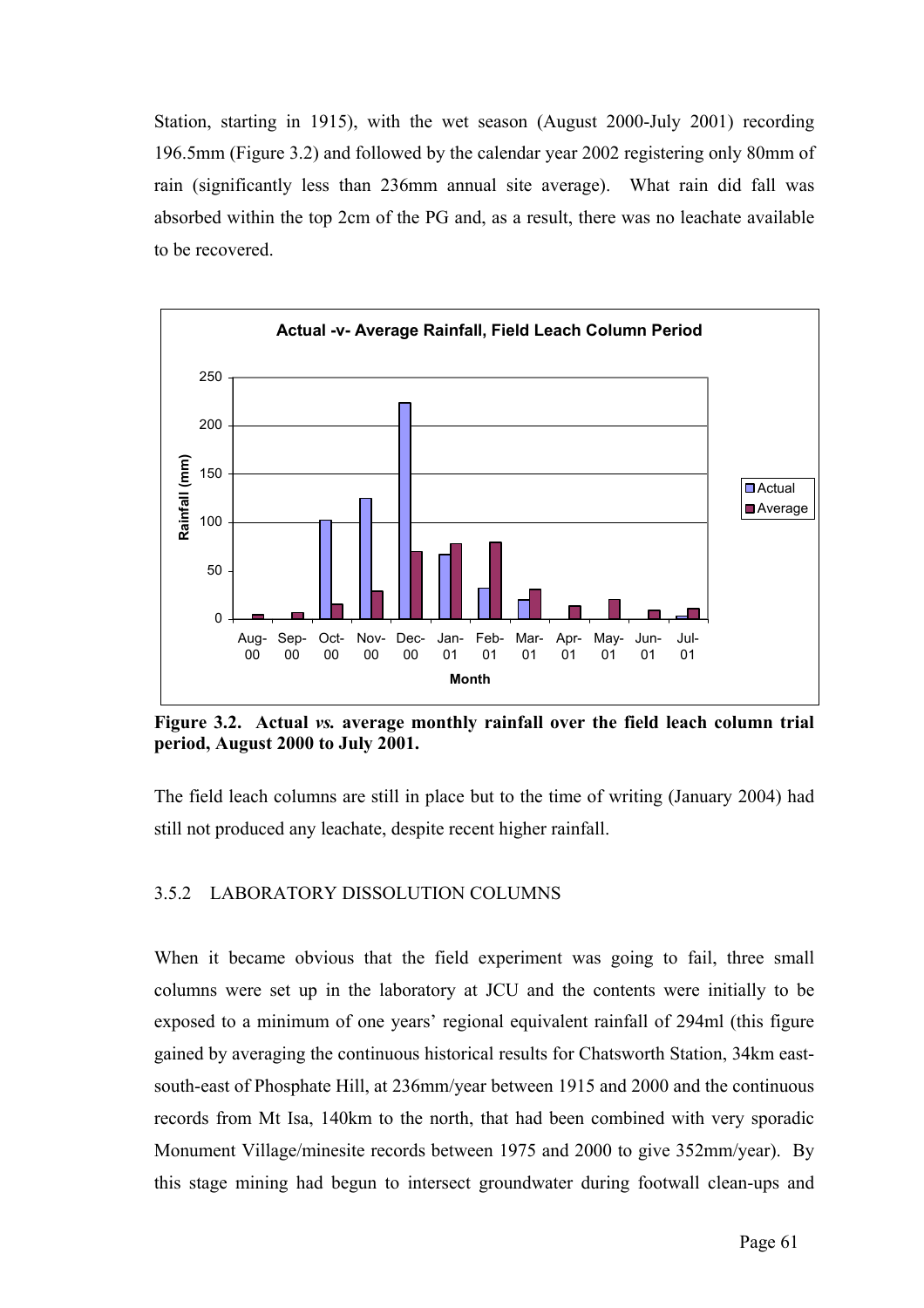evidence of the highly transmissive nature of the aquifer was visible during those times. In addition, the possibility of complete inundation of backfilled pits by flood events needed to be considered. Galah Pit had been filled with water overflowing from Kolar Creek in 1974 in what is estimated to be a 1:2 year flood event (PPK 2000). These factors, combined with the necessity to produce at least 100ml of leachate for analysis at each flush and a desire to have the results of at least four flushing events, eventually resulted in at least 600ml of water being passed through each column during the course of the experiment.

## 3.5.2.1 Equipment

The columns were manufactured by Paul Givney of the Department of Earth Sciences at JCU and consisted of 20cm lengths of 50mm diameter PVC piping with 170 micron mesh glued into the base. These were set up in a custom-made varnished wooden frame which allowed a small glass beaker with a plastic funnel in the top to be placed directly below the base of the tube and removed without the need to tip the beaker (Figure 3.3). Once the leaching water was added to the column plastic cling film was wrapped around the base of the column and draped over the outside of the beaker to prevent any contaminants from entering the leachate and to minimise the possibility of evaporation during the leaching period. Paper was used to lay over the top of the columns to prevent contaminants entering the PG during and between leaching events.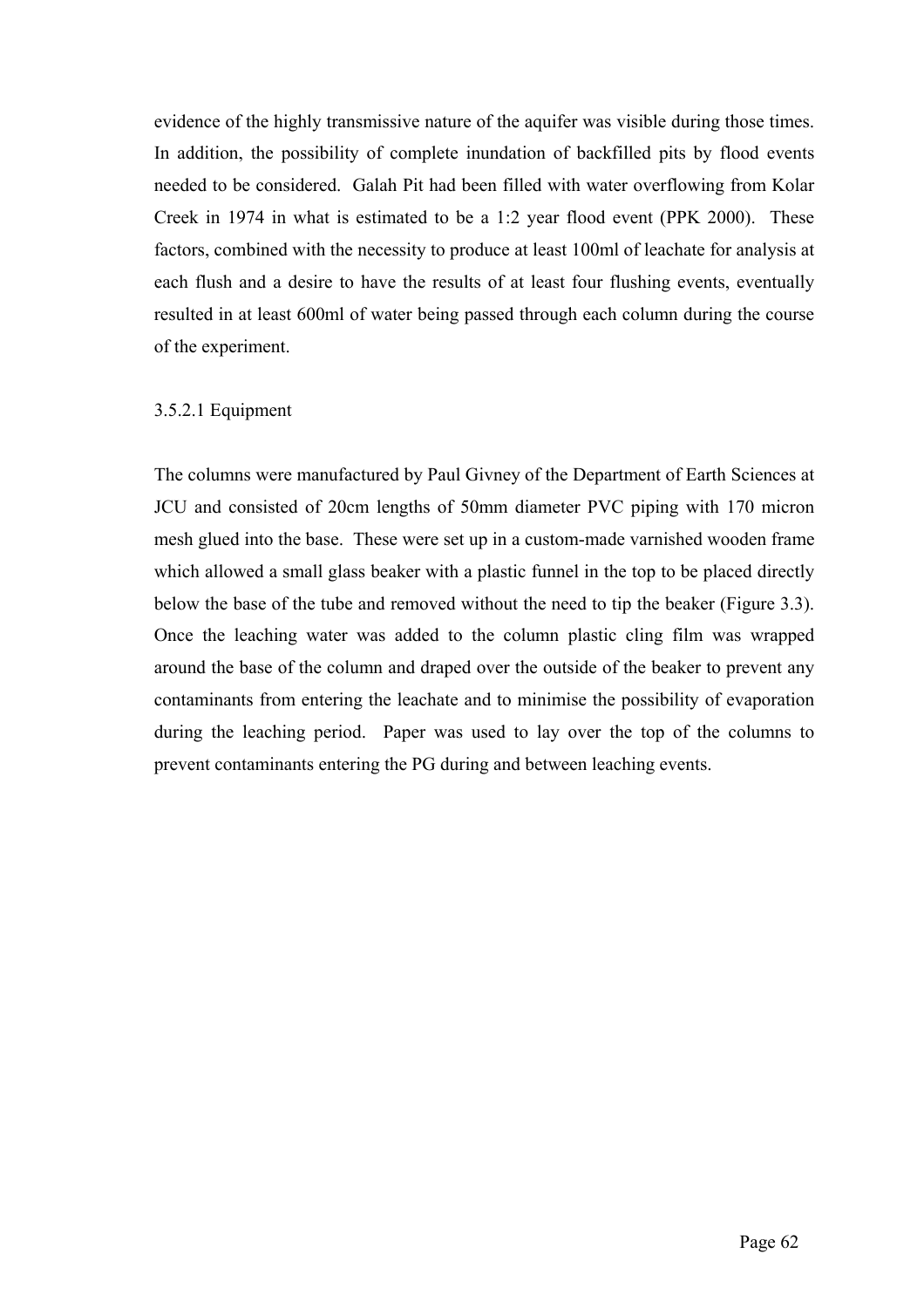

**Figure 3.3 Schematic of laboratory leach columns (not to scale).** 

#### 3.5.2.2 Method

Each column was loaded with 100 grams of PG: column one with HH (sample HEMI), column two with "new" DH (GYP-N) and column three with aged DH (GYP-O). The HH was sampled off the overland conveyor belt into the re-slurry tank and was fresh out of the phosphoric acid plant; the GYP-N DH was sampled from an area that had seen the solids pulled out of the PG pond within the previous few hours and so had been pumped into the stack some time over the previous 3-5 days; and the GYP-O DH was sampled from 3-4m below the current top of the stack and was estimated from surveyed stack growth rates to be around 4 months old. All samples were analysed before being loaded into the leach columns.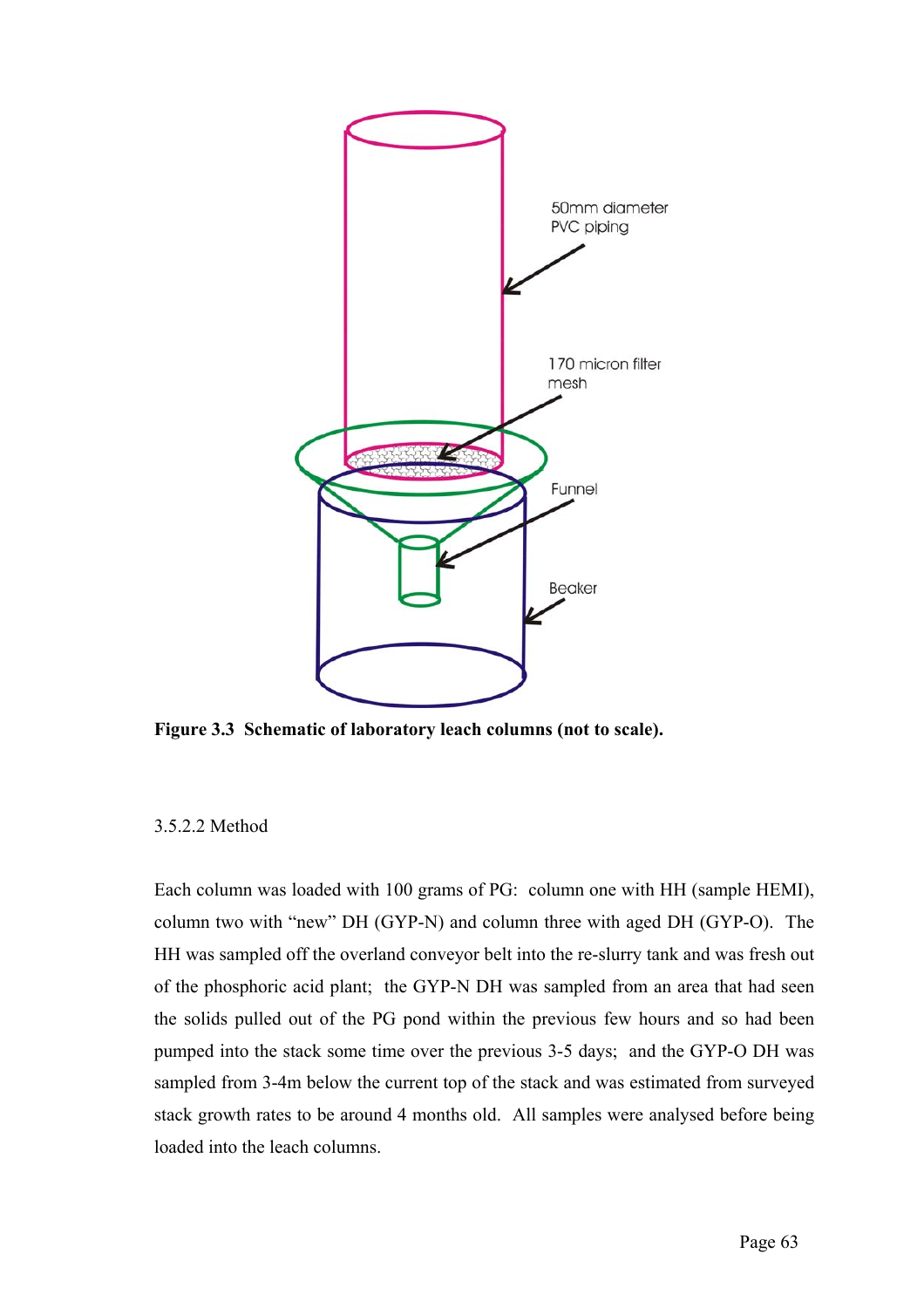Dissolution took place on four to five different occasions over a period of six weeks, after which the remaining material inside the columns was re-analysed. Measured amounts of distilled water was poured into the columns and left to pass through the PG. The leachate was collected in 150ml glass beakers that had been washed in distilled water and then transferred, after measurement of the leachate volume in washed, glass measuring tubes, into new, washed 100ml polyethylene bottles and immediately transported to the laboratory for analysis. A blank consisting of 100 ml of distilled water sampled from the same supply as used for the leaching itself and the washing of the beakers/bottles was submitted with the leachate samples as a control measure. Due to the necessity of gaining a minimum of 100ml of leachate per leaching event to carry out all the analyses required, to have the results of more than two flushes to study, and to simulate the effect of complete inundation of the PG due to flooding, the amount of water passed through each for all of the leach columns totalled more than the equivalent of average annual rainfall.

## **3.6 Methods of Analysis**

PG slurry and dry product samples were all analysed by XRF and XRD to gain results in major and trace element chemistry as well as quantitative mineralogy. The dry samples for the leach columns were also subjected to SEM analysis before leaching for both crystal morphology and chemistry. The analyte was tested for pH, conductivity, major and trace elements as well as nutrients. The following summaries of the sample preparation and analysing procedures were provided by the Advanced Analytical Laboratory and the Australian Centre for Tropical Freshwater Research, James Cook University.

Preparation of the slurry material required separation into liquid and crystalline components. For this the following method was used (Chappell 2004 *pers. comm..*):

1. The whole sample was allowed to drain its liquid naturally.

2. The liquid was then analysed without any further preparation apart from that required for the equipment (see section 3.6.3. below) .

3. The solid portion was air dried and prepared as noted below in the appropriate sections.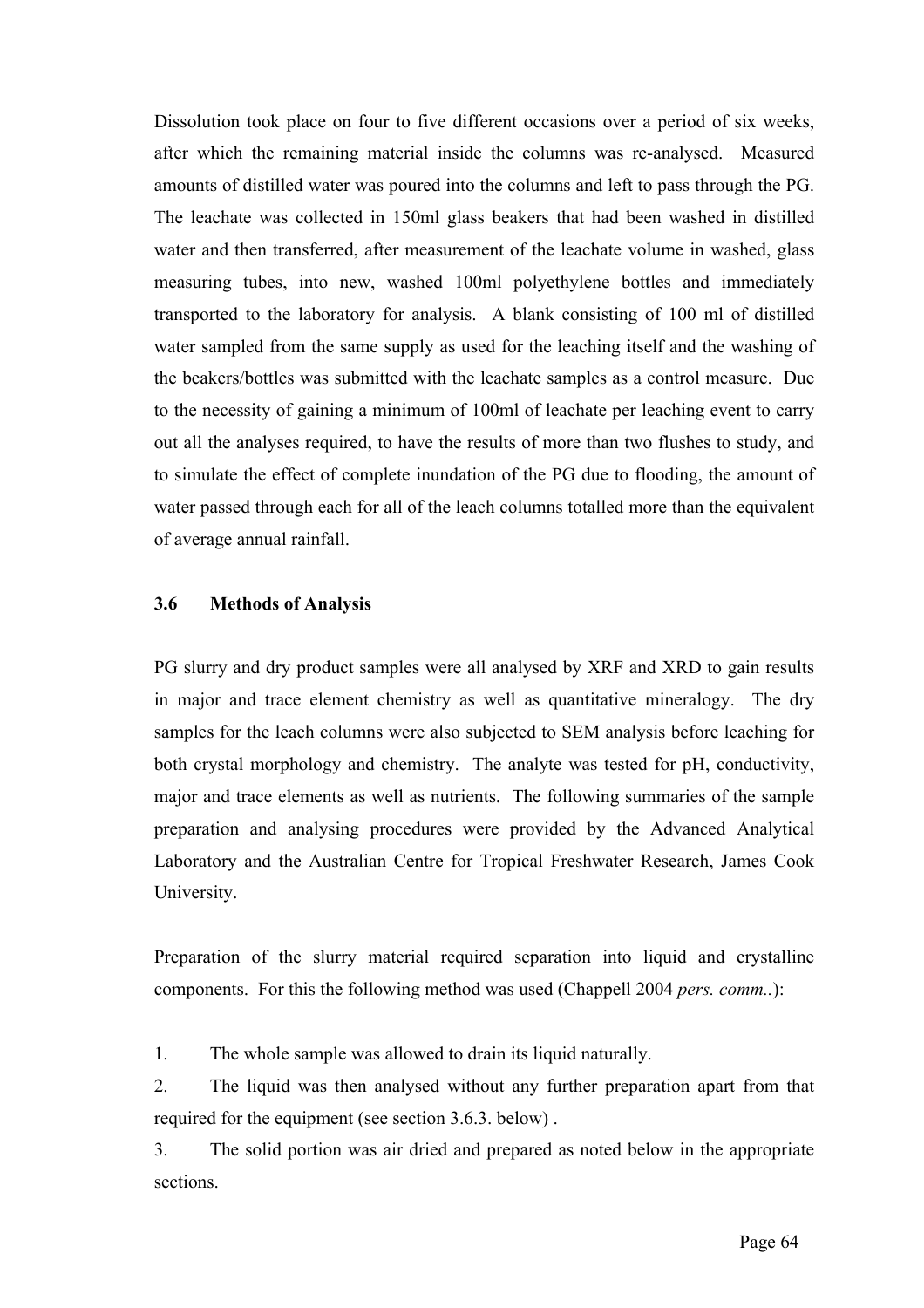At no time was any pressure or heating applied to the samples.

### 3.6.1 X-RAY FLUORESCENCE SPECTROMETRY (XRF)

Two types of X-ray Fluorescence were carried out on the samples, semi-quantitative XRF and quantitative XRF. For both methods the samples were dried at 40°C and then prepared into pellets or fused beads, as appropriate. A variety of commercial and inhouse standards were used for the calibration of the machines. The commersial standards were GYP-D, GBW03109, GBW03111 and SDO-1. Several in-house standards (GYP1-GYP9) were also manufactured from high-purity chemicals in order to replicate the composition of the Phosphate Hill PG, which does not match any commercial gypsum standard. Details of the chemistry and reproducibility of these standards is contained in Appendix 10. Fusion temperatures were kept to 1100°C to prevent loss of fluoride.

## 3.6.1.1 Semi-quantitative X-ray Fluorescence Spectrometry

Five grams of each sample was crushed and pressed into a powder pellet. The samples were then analysed in a Siemens SRS 3000 XRF Spectrometer. The data collected from the various scan ranges (covering from C to U) were processed using Siemens Semi-Quant Software (SSQ) to give indicative values for the sample chemistry.

#### 3.6.1.2 Quantitative X-ray Fluorescence Spectrometry

For this method 0.34 grams of each sample was crushed and mixed with a Lithium Borate flux and fused at 1100ºC to make the glass disc suitable for XRF analysis. The samples were then analysed using a Siemens SRS 3000 XRF Spectrometer. The data collected from various scan ranges were compared to existing calibrations based on international standards.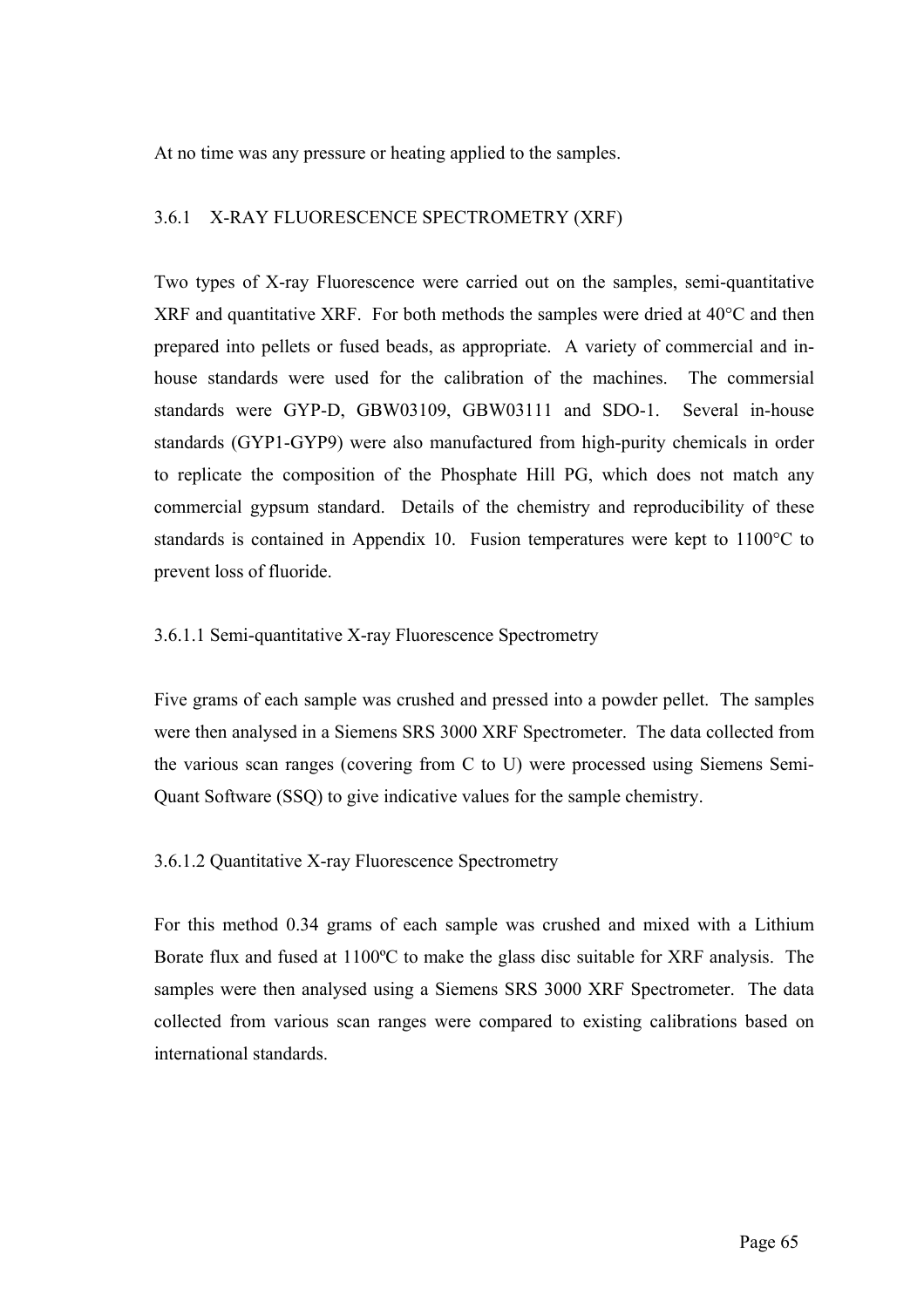#### 3.6.2 POWDER X-RAY DIFFRACTION (XRD)

An agate mortar and pestle was used to lightly crush approximately 0.5 grams of sample. This was then packed into a plastic cavity mount suitable for insertion into the X-ray Diffractometer. Equipment used was a Siemens D500 front-loading X-ray Diffractometer fitted with a copper tube (Cu K $\alpha$  = 1.54178 angstroms), operating at 40kV and 30 mA, and a post diffraction graphite monochromator. The sample was scanned from 1.3º 2Θ to 65º 2Θ in steps of 0.2º 2Θ for 2.4 seconds per step. Analysis was done using standard procedures and the SIROQUANT XRD software package which uses the full-profile Rietveld method of refining the profile of the calculated XRD pattern against the profile of the measured XRD pattern. The total calculated pattern is the sum of the calculated patterns of the individual patterns and the results are compared to the international ICDD database. Quartz was used as an internal standard. Accuracy is  $\pm 1\%$ . There is no precision scan available for this method.

XRD is inherently not an accurate and precise quantitative method due to factors that affect the output. These include the particle size, orientation of the phases, variability of the chemistry and crystallinity of the sample. The quality of the scans can also be affected by such factors as sample preparation, data collection settings and instrument conditions. Limitations of these analyses were noted as follows:

- a. The limit of detection on most minerals is 1-2%, rising to 5% for high-iron bearing minerals.
- b. Overlap of diffracted reflections can occur where multiple mineral phases exist, resulting in some ambiguity in interpretation.
- c. Mineral phases present in minor or trace amounts cannot be unambiguously identified. These include, in this study, the amphibole and the clays.

Errors on the analyses are as follows, and are absolute (Ness *pers. comm.* 2004):

| $0-10%$     | $\pm 2\%$  |
|-------------|------------|
| $10 - 50\%$ | $\pm 5\%$  |
| $50-100\%$  | $\pm 10\%$ |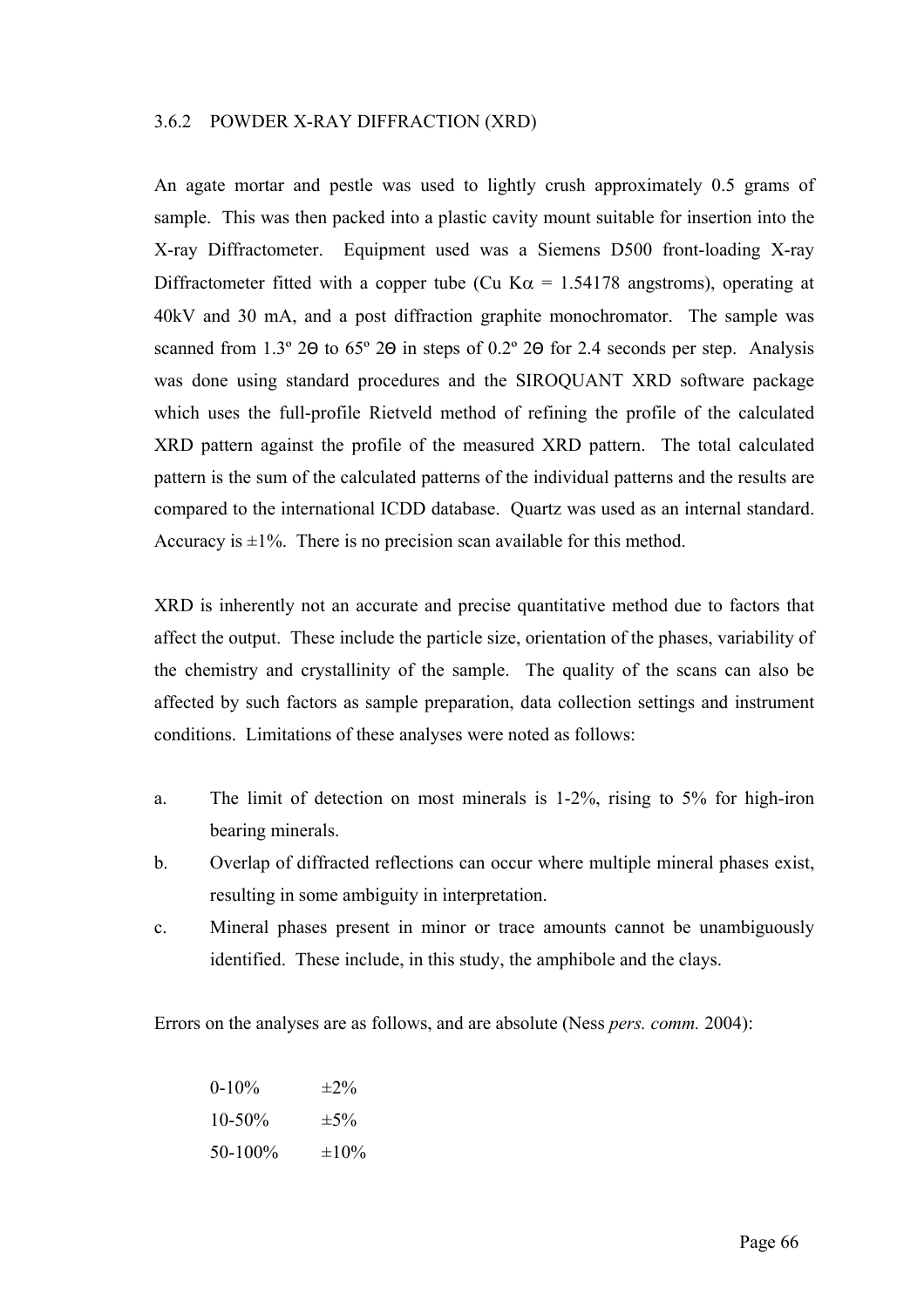The technique should not be regarded as an absolute quantification but rather as an indicator of relative trends.

# 3.6.3 INDUCTIVELY COUPLED PLASMA MASS SPECTROMETRY (ICPMS) AND ATOMIC EMISSION SPECTROMETRY (ICPAES)

Preparations for liquid sample analyses via ICP saw the original liquid sample passed through a  $0.45\mu$ m Millipore filter and then diluted 10-fold using  $1\%$  HNO<sub>3</sub> following the procedure USEPA200.8, with 100ppb Rh added into the samples, blanks and calibration standards for use as an internal standard for trace element analysis. An initial semi-quantitative panoramic scan was performed for all elements except Fe using ICPMS on a Varian UltraMass 700 to identify the elements present in the samples. Thereafter, the identified elements were divided into trace and major element groupings.

Trace elements were determined using ICPMS (as above) with a series of multi-element standard solutions used as the external standard for instrument calibration. Major elements, including Fe, were determined using Inductively Coupled Plasma Atomic Emission Spectometry (ICPAES) on a Varian Liberty Series II machine, with a determination limit of 0.5ppm. As with the trace elements, a series of multi-element standard solutions purchased from a reputable commercial source were used for the external calibration of both ICPMS and ICPAES and Ga and In were used as an internal standard on the former to correct for matrix effects and instrument drift. ICPMS results with high concentrations were checked using ICPAES.

# 3.6.4 PARTICLE SIZING

The slurry was sampled for particle size using a Malvern Mastersizer-X laser particle size analyser. For this the dried PG was passed through a 1mm sieve to remove large particles. The sieved sample was checked for grain segregation and a random subsample of 3mm<sup>3</sup> taken using a spatula.

This sub-sample was then dispersed in water and treated with ultrasound for 20 seconds prior to analysis in order to disaggregate any clumps. The sample was then strongly agitated before being passed through the particle size analyser. Sizing was then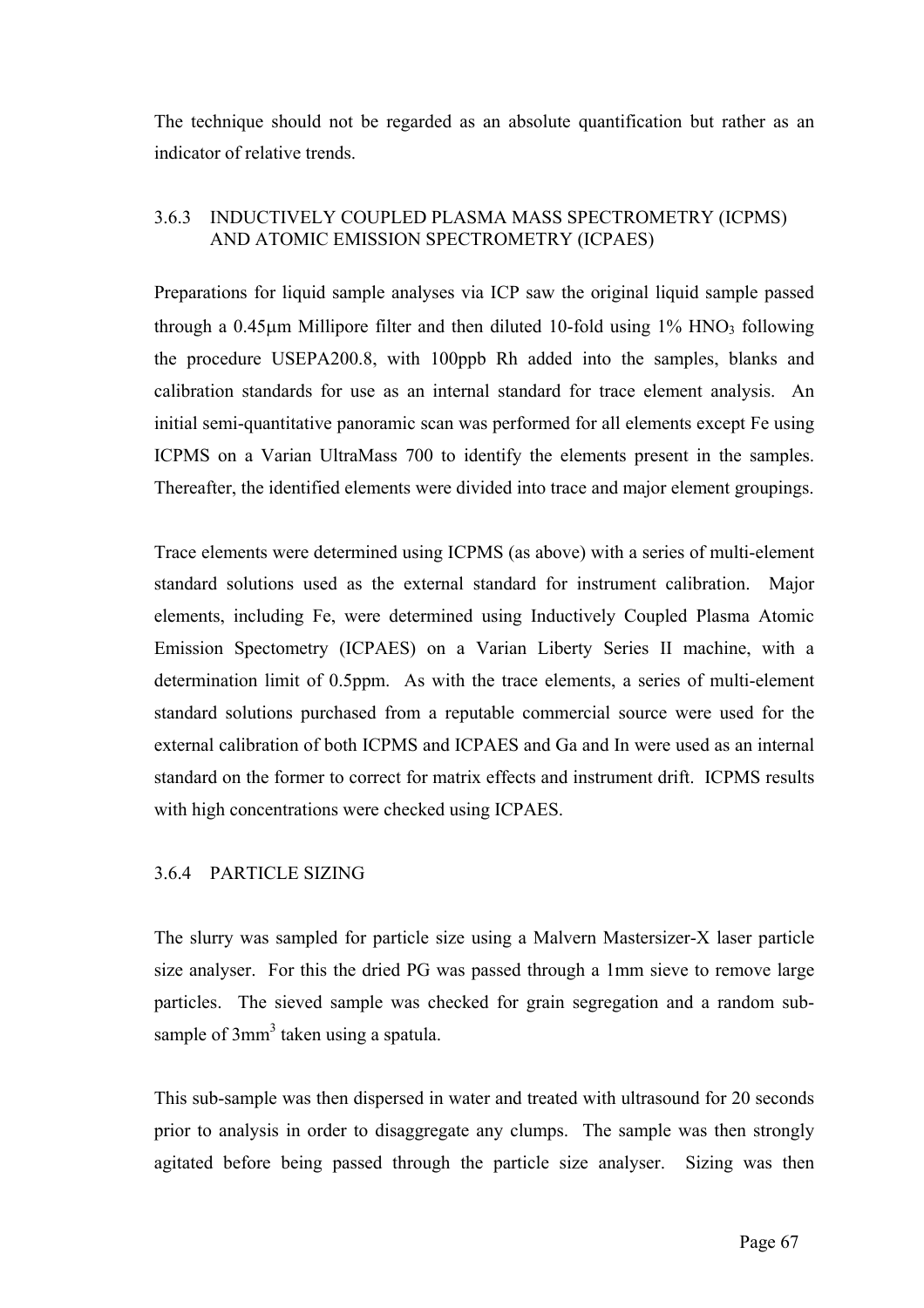conducted using 10000 sweeps of the detector, a 1000mm lens, to detect particles between 1.8 and 2000 microns. The laser diffraction data was then processed using Malvern software to produce the particle size distribution in 32 size classes.

### 3.6.5 SCANNING ELECTRON MICROSCOPE (SEM)

The initial samples analysed by SEM (leach column material) were dried and mounted onto Al stubs while the later samples (metal phase examination) were dried and cast as a resin block which was then cut to provide a cross-section and the surface polished. The samples were then carbon coated to provide an electrically conductive surface. The initial samples were analysed using a JEOL JXA840A electron probe microanalyser operating at an accelerating voltage of 15kV while the later samples were studied in a JEOL JXA 8200 EPMA also operating at 15kV acceleration. They were initially examined using backscatter electron mode to determine overall homogeneity and then energy dispersive spectrometry was used to perform elemental analyses.

# 3.6.6 ANALYTE CHEMISTRY

The leach column analyte was assessed for pH and conductivity, major and trace elements and total Phosphorous, filterable reactive phosphorous (FRP) and silica. This was done using standard procedures (*e.g.* Persulfate digestion for total P) as appropriate on an Alpkem Autoanalyser utilising segmented flow.

# 3.6.7 RADIONUCLIDES

Samples of PG slurry were taken from the spigot outflow on Cell 4 during October 2003 and despatched to the Australian Nuclear Science and Technology Organisation (ANSTO) at Lucas Heights for analysis. ANSTO had previously completed a study in 2000 (Brown *et al.* 2000) which looked at radionuclide behaviour throughout the processing stream at Phosphate Hill, from the raw material in the mine to the fertilizer and PG products and including samples of scale and the contents of the slimes dams.

For the recent sampling study, three one-litre plastic bottles were filled using the method described above in s.3.1 and shipped *via* air freight to ANSTO. On arrival the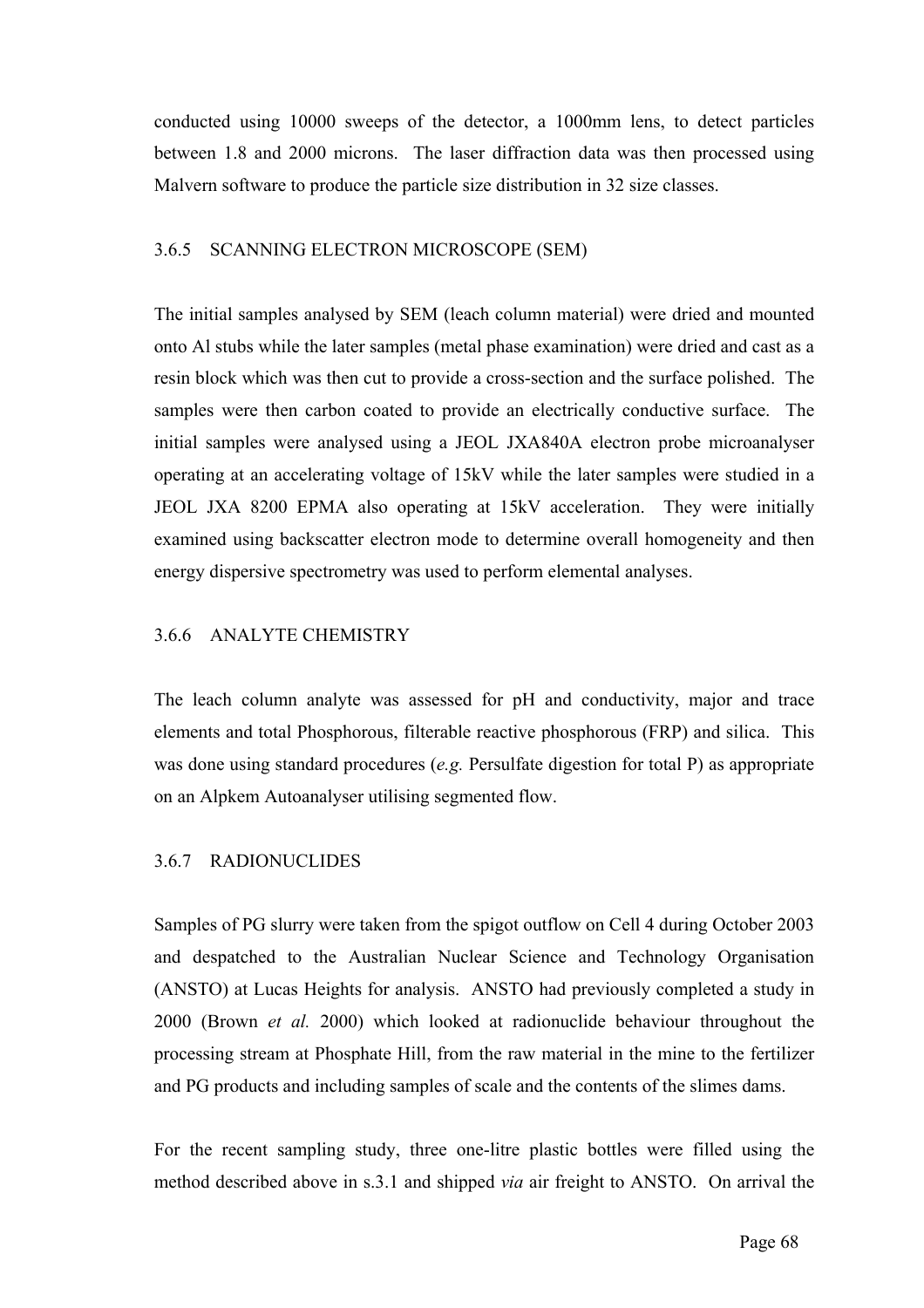three samples were combined and then filtered to separate liquid from solid and to provide the required >1kg of crystalline material for radon emanation tests. The solids were not washed (to maintain field conditions) and were dried at 40ºC before pulverising and subsampling for the analyses. Both slurry and solids were analysed for U-238, Ra-226, Pb-210 and Po-210 using the ANSTO in-house procedure ENV-I-029- 002 "Radiochemical Analysis for U, Th, Pb and Po". An aqua regia technique was used to digest the solids with U-238, Pb-210 and Po-210 then separated using ferric hydroxide as a co-precipitate. Solvent extraction was used to separate the Pb-210 and Po-210 after dissolution of the precipitate in HCl whilst the U-238 was separated *via* ion exchange. Alpha-spectrometry was used for Po-210 and U-238 and beta spectrometry for Pb-210. Ra-226 was co-precipitated with lead sulphate and ultimately counted using alpha spectrometry.

Determination of radon exhalation from the solids was *via* ANSTO in-house procedure ENV-I-031-006 "Determination of Radon Progeny Concentrations in Mixed Phase Samples by Gamma Spectrometry". The sample was oven dried and crushed to <1mm. It was then sealed in a Marinelli beaker and counted using a high purity germanium crystal gamma detector. After 30 days storage the sample was re-counted and the difference between the two results used to determine the radon emanation coefficient and the exhalation rate.

# **3.7 Sampling Objectives**

There are four components of the PG system that required analysis. These are the hemihydrate filter cake that comes from the initial acidulation process; the "new" dihydrate solids that are released from the re-slurry tank into the sedimentation pond on the top of the PG stack; the "old" dihydrate that occurs after the completion of the hemihydrate-dihydrate conversion process and represents the long-term material available from the stack; and the acid return process water that is drained from the stack and used in the re-slurry process. All of these components required analysis as there are several options for in-pit disposal:

- (a) as hemihydrate directly off the filter belts;
- (b) as a slurry;